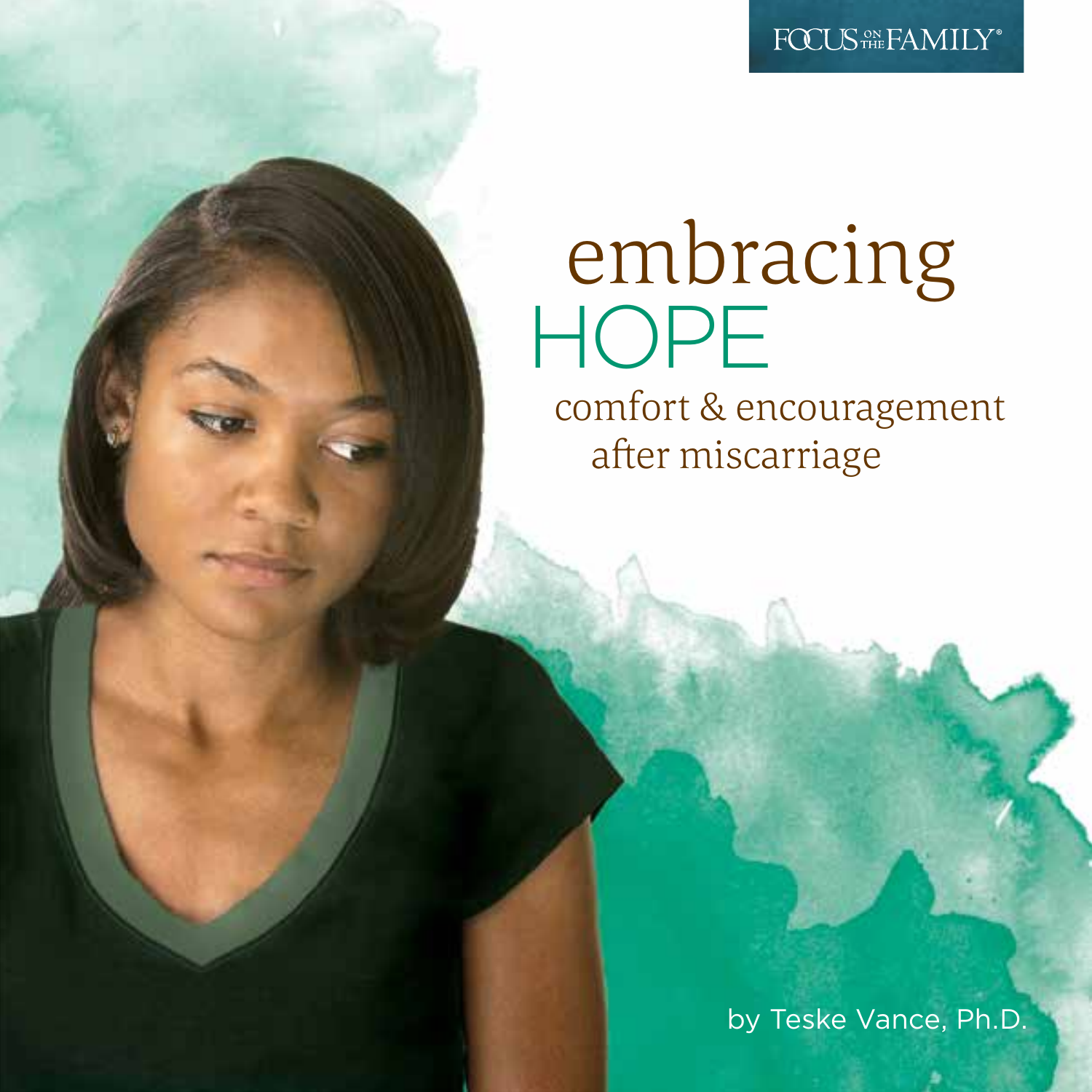

# If you've had a miscarriage, YOU ARE NOT ALONE IN YOUR GRIEF.

In the United States, it is estimated that 15% of known pregnancies end in miscarriage. Even so, you may *feel* alone and may carry your grief in silence.

This booklet was created to help you *embrace hope* as you do the hard work of grieving in the painful aftermath of miscarriage. Grief takes time. Healing is a process. Give yourself the space and grace you need to mourn.

May the words on the pages that follow offer comfort, encouragement, and practical help.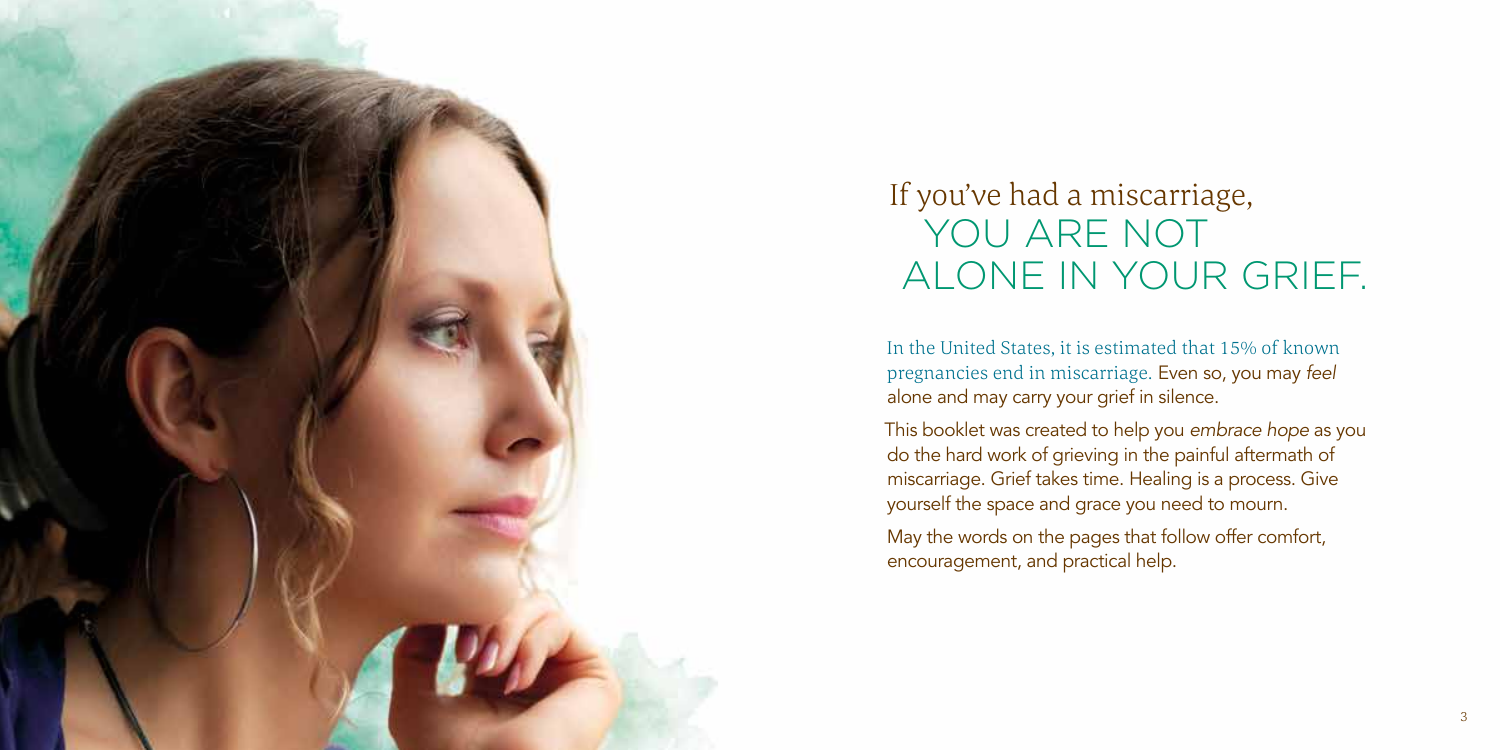#### COMMON REACTIONS TO MISCARRIAGE

Anger. Sadness and depression. These feelings are normal after a miscarriage, but you may also experience:

- Confusion. You may be questioning the cause of the miscarriage. You may also be wondering who, what, or whether to tell others. The painful grief of miscarriage is just as heartbreaking as the loss of a full-term baby. However, people often fail to reach out and give the same comfort and support or they may expect the mother to recover quickly and "try again," and that can deepen your pain and confusion.
- Jealousy. The mere sight of a pregnant woman may cause feelings of envy. You may experience jealousy of close friends or family members who are expecting, even while simultaneously feeling genuine happiness for them.
- Guilt. It is typical to wonder if you did something to cause the miscarriage or if there are things you could've done differently while pregnant. Often, there is no explanation for miscarriage.
- Failure. As a mother and as a woman. You may experience negative feelings about your body "failing" to carry this child to term.
- Questioning God. You may feel as though God is distant, doesn't care, or question why He allowed such a painful experience to occur. While we don't know all the answers to these questions, we know that in the same way your heart hurts for your baby, God's heart hurts for you. He will see you through this loss and give you hope again.

4

*The painful grief of miscarriage is just as heartbreaking as the loss of a full-term baby.*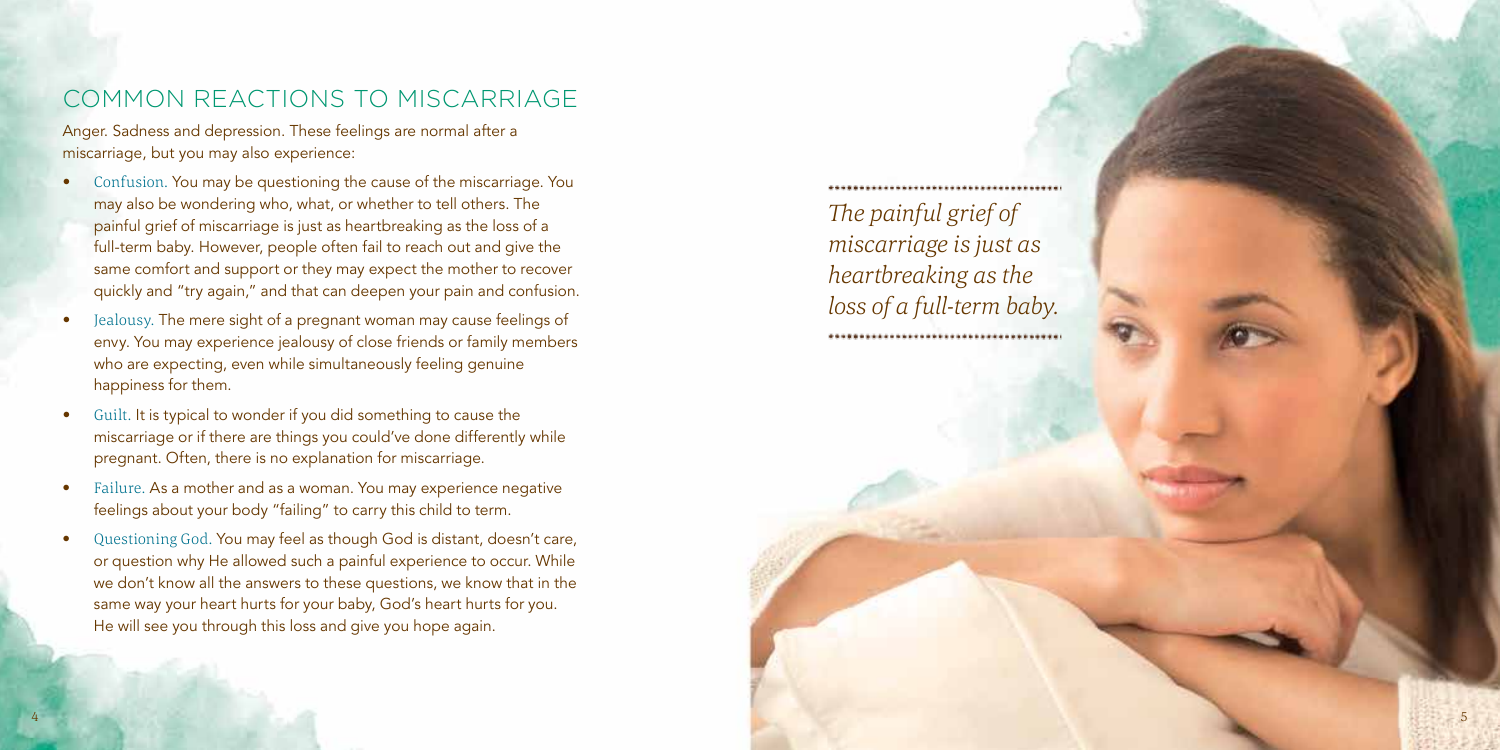#### WHEN PREGNANCY WAS UNEXPECTED

Whether or not the pregnancy was intended, the experience of miscarriage is painful. If you've experienced miscarriage after an unplanned pregnancy, you may be wrestling with some additional thoughts or questions, such as:

- Is this punishment
	- …for sin in my life?
	- ...for the circumstances of my pregnancy?
	- …for past mistakes?
- Did my negative thoughts about the pregnancy cause this to happen?
- In a way I am relieved, yet I feel terribly guilty. Does this make me a horrible person?

You are not alone in these thoughts and questions. Even women who were actively trying to get pregnant struggle with similar concerns as they search to make meaning out of something so senseless. Your questions and feelings are quite normal and you are not a terrible person for questioning God or yourself or for pondering these tough thoughts as you process your pain.

Whatever the situation, you can rest in the assurance of God's unconditional love for you and for your baby lost through miscarriage. Psalm 139 tells of God's intimate knowledge of each and every one of us, with verse 16 affirming that He knows the number of our days, before even one of them begins.

*You saw me before I was born. Every day of my life was recorded in Your book. Every moment was laid out before a single day had passed. Psalm 139:16 (New Living Translation)*

.....................................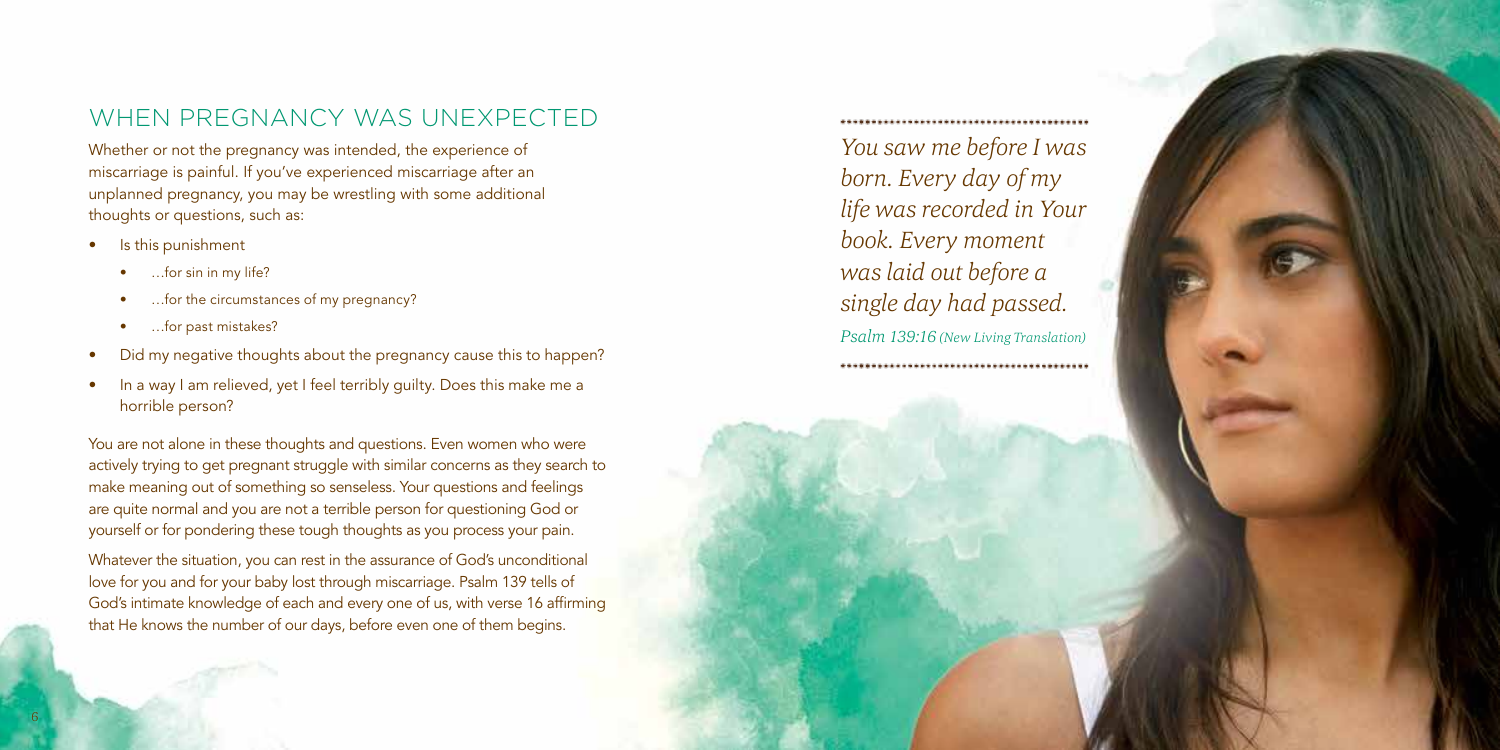

### SUGGESTIONS FOR COPING

- Share Your Story. Talk to your spouse or a trusted friend or family member or even a counselor about your loss experience. Keep a journal to record your story and feelings associated with the loss.
- Grieve Freely. And give yourself permission to do so. This may include setting up some personal boundaries with family and friends as a way of protecting yourself from people and situations that are difficult for a time (e.g., baby showers, people who tend to be insensitive, baby dedications or christenings).
- Accept Help. While boundaries may be necessary, it is also important to let family and friends know how they can help support you. They may not take the initiative or know what would be helpful, so be sure to clearly express your needs and be open and willing to receive their support.
- Seek Support. Consider joining a local or online support group (see Online Support Resources on page 22) as you navigate the grief associated with your loss.
- Turn Toward, Not Away. Navigating miscarriage grief as a couple can be difficult as each partner tends to express their grief differently. It is important to keep the communication lines open and turn toward each other during this time. Recognizing this difference and choosing to respond to one another with compassion and grace will help as you each grieve in your own unique way.

9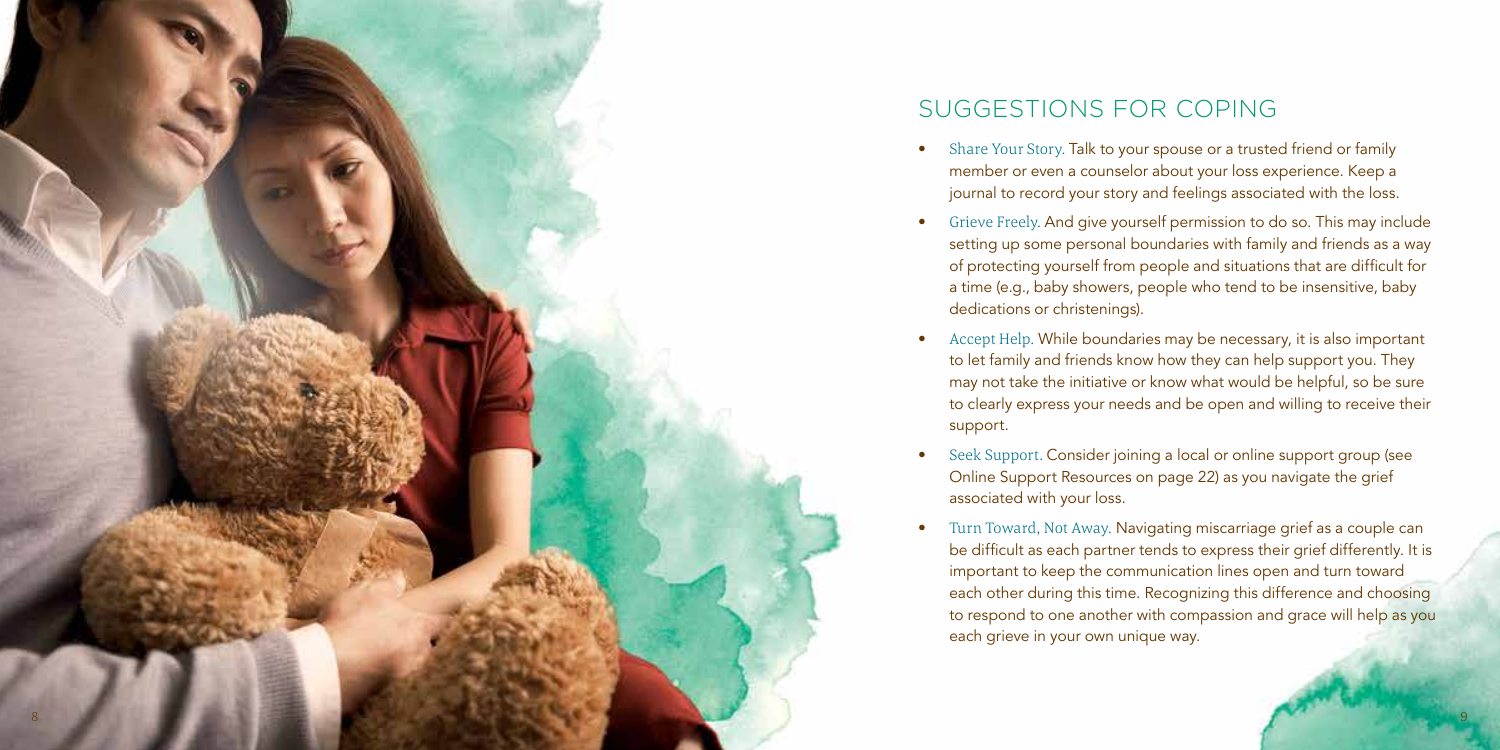

- Create Mementos. Part of what makes miscarriage so difficult is the absence of memories and tangible keepsakes. Create or purchase these items as a way of honoring your child who died. Some ideas include ornaments at Christmastime, a special blanket, or a necklace or other piece of jewelry by which to remember. Create a memory box — which might include your positive pregnancy test, an ultrasound image, your personal thoughts, a poem or drawing — and designate a special place in your home to house these items. Share these items with family and friends as you feel led, which will help them to see that your child was a real baby, was valued, and is loved.
- Honor your Child. You can do so by naming your baby or doing something to honor your baby on the due date or other special days. Examples include lighting a candle, releasing a balloon, or making a donation to a related cause in your child's memory.
- Share with Your Other Children. It is normal to struggle with the daily activities of parenting after miscarriage. Don't be afraid to ask for help from grandparents, relatives, or friends. You may wonder how or what to tell your child(ren) after miscarriage occurs. Consider their age and maturity level, then share openly and honestly what you are comfortable in a way that conveys the facts and your feelings. Sharing the story with your child(ren) will teach them about the value and preciousness of every life.
- Seek Spiritual Comfort. Approach God in prayer. Share your feelings and seek solace in Him. Read Bible verses that provide comfort and encouragement to you in times of grief.

*Can a woman forget her nursing child and have no compassion on the son of her womb? Even these may forget, but I will not forget you. Isaiah 49:15*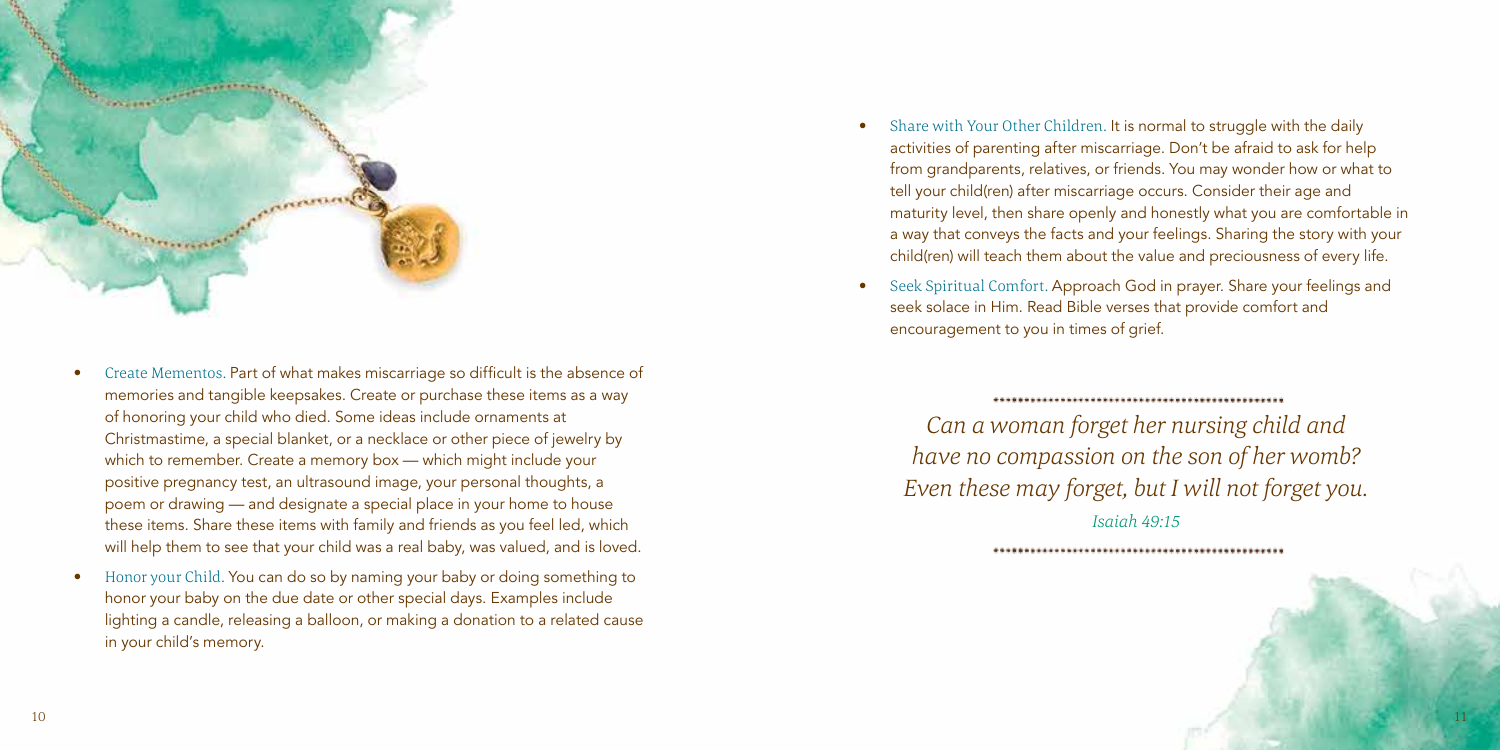### HANDLING HURTFUL COMMENTS AND CLICHÉS

You may experience unwelcome and hurtful comments from those around you. It can be difficult to make sense of such remarks, which are usually well intended. Here are some specific examples to be aware of:

- Be prepared for the "At least" comments which, by nature, tend to minimize the experience of loss.
	- At least you were only weeks along.
	- At least you know you can get pregnant.
	- At least you didn't have to give birth.
	- At least the pregnancy wasn't planned.
- You can always try again.
- This is just "nature's way." Something must have been wrong with the baby.
- It was probably for the better.

Common clichés may also be expressed, many with Christian undertones. While it's good to embrace truths from the Bible as you are ready and to realize that God sees the hurt you are going through in the aftermath of loss, hearing these phrases is not always helpful. Some common clichés that you may hear include:

- Your baby is in a better place.
- Heaven needed another angel.
- This was all a part of God's plan.

Decide in advance to forgive those who make insensitive remarks. Strive to look beyond the words that are spoken and examine the intent of the person making the comment. Consider your relationship to the individual and what you believe their true motives are behind their words. Doing so will help you respond with grace. Be prepared for these comments and stand firm in the knowledge that your child's life—no matter how brief, whether planned or unplanned matters to both you and God.

\*\*\*\*\*\*\*\*\*\*\*\*\*\*\*\*\*\*\*\*\*\*\*\*\*\*\*\*\*\*\*\*\*\*\*\*\* *Decide in advance to forgive those who make insensitive remarks.*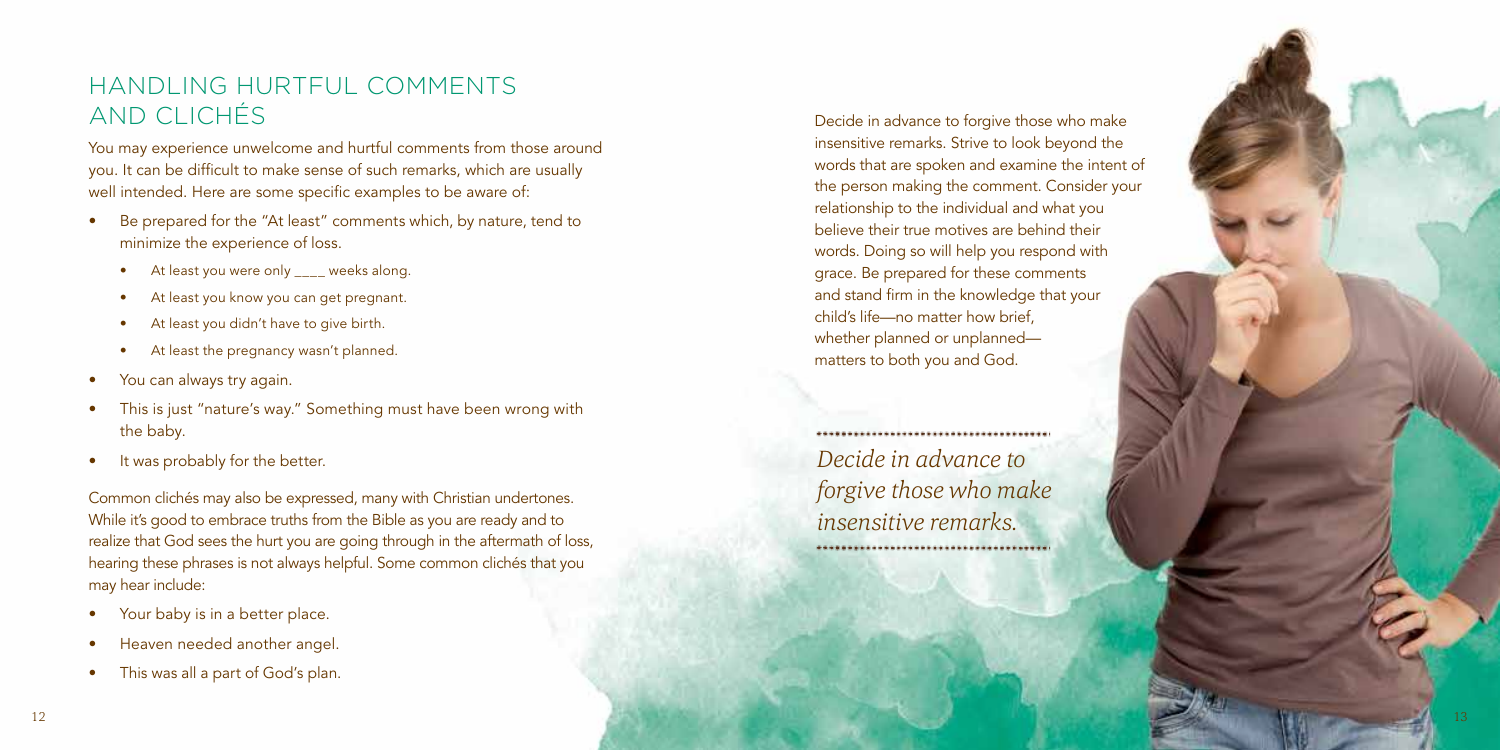#### SILENCE HURTS, TOO

Sometimes the silence surrounding miscarriage stings more deeply than insensitive remarks. Silence sends the message that others don't care, and can make you feel alone in your grief. The truth is that most people aren't comfortable with the topic themselves and/or don't want to cause more hurt by bringing it up.

You may be in a situation where you haven't told anyone about the pregnancy, let alone the loss. As difficult as it may be, take the initiative to talk with someone about your experience and the current struggles you are facing. Seek out support so that you can share freely with others who've been through something similar. Even when it may seem as though the rest of the world has moved on, remember that God is with you every step of the way. Turn to Him in prayer and find comfort in the refuge of His love. The Bible tells us, *"The Lord is near to the brokenhearted and saves those who are crushed in spirit." Psalm 34:18.*



*Silence sends the message that others don't care, and can make you feel alone in your grief.*

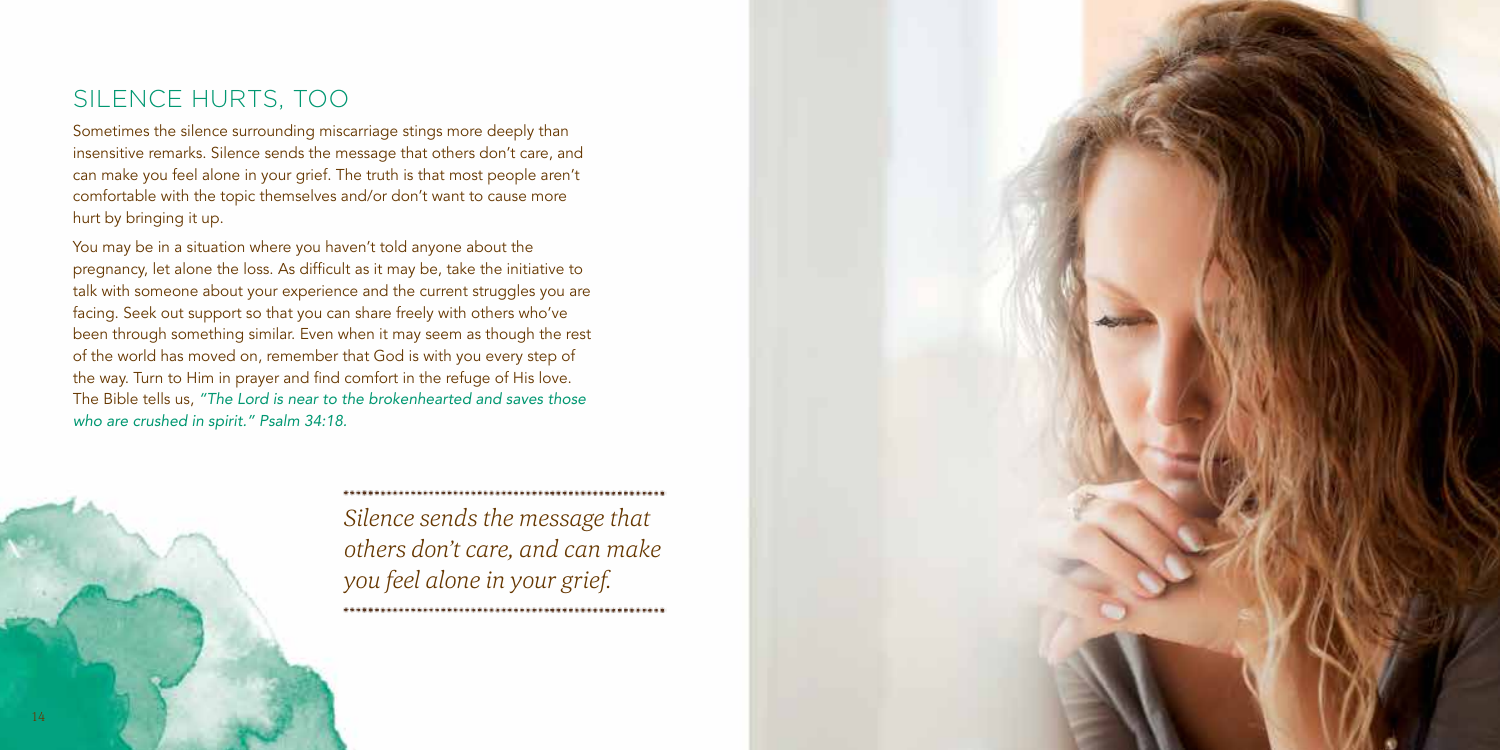### EMBRACING HOPE THROUGH GOD'S WORD

The Bible is a wonderful source of hope, encouragement, and healing. Psalm 119:28 says, *"My soul weeps because of grief; strengthen me according to Your word."*

The following verses are provided to comfort, encourage, and guide you to embrace hope amid the hurt. Write these verses down and place them around your home, or carry them with you in your purse.

Say these verses aloud or during prayer, which helps you to really think about the truth of what you are saying, and to know that these promises are for you.

> .................................... *The Bible is a wonderful source of hope, encouragement, and healing.*

.....................................

*For if He causes grief, then He will have compassion, according to His abundant lovingkindness.*

Lamentations 3:32

*Be strong and let your heart take courage, all you who hope in the LORD.*

Psalm 31:24

*Our hope for you is unshaken, for we know that as you share in our sufferings, you will also share in our comfort.*

2 Corinthians 1:7 (English Standard Version)

*"Here on earth you will have many trials and sorrows; but cheer up, for I (Jesus) have overcome the world."*

John 16:33 (The Living Bible)

*You made all the delicate, inner parts of my body and knit them together in my mother's womb.*

Psalm 139:13 (The Living Bible)

Now may the God of hope fill you with all joy and peace *in believing, so that you will abound in hope by the power of the Holy Spirit.*

Romans 15:13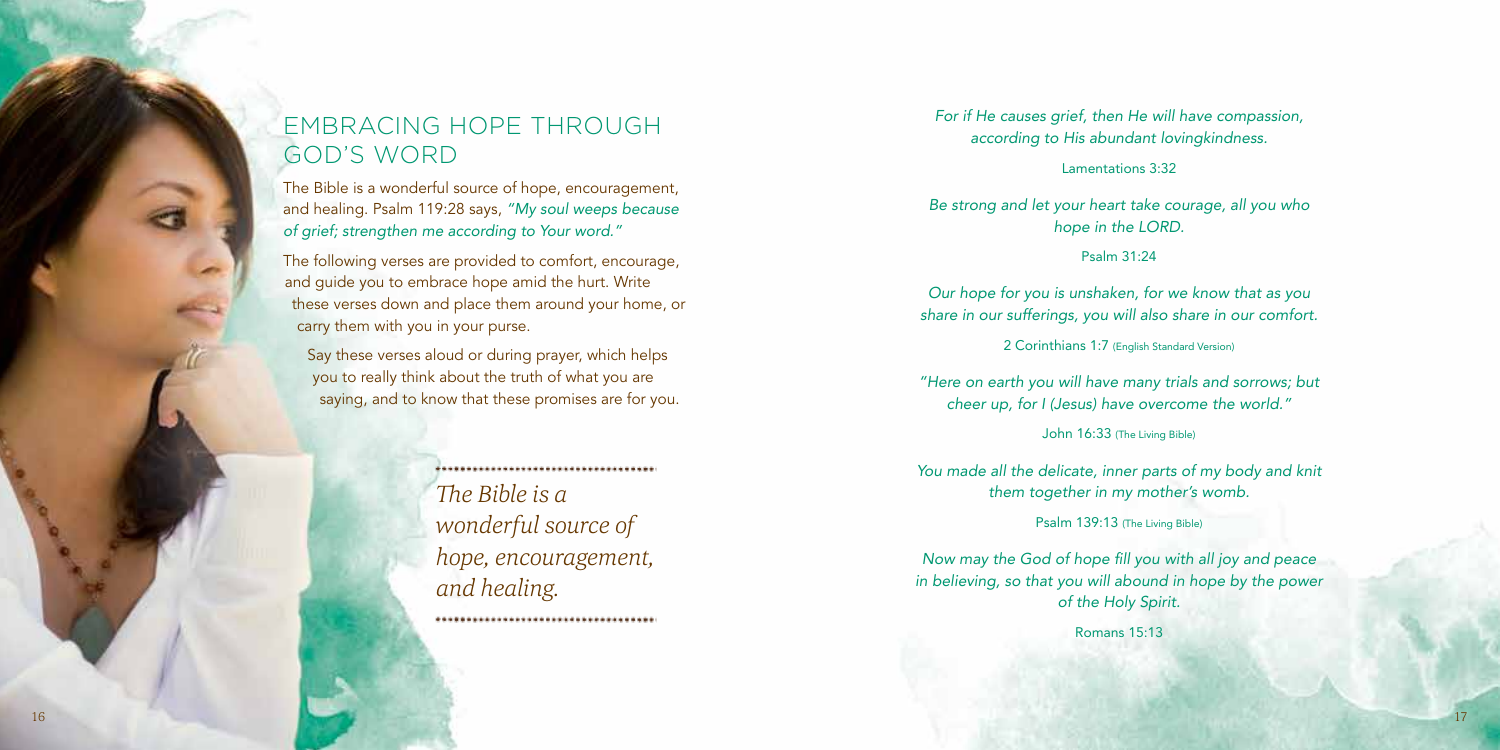

### MOVING FORWARD WITH HOPE

There is no timetable for grief. Others may expect you to "move on" when truly all you can do is move forward. You'll never "get over" your loss, but with God's help you will get through this.

Expect to navigate challenges along the way—the sight of pregnant women, birth announcements and baby showers, and milestone dates to name a few.

Know that although you are hurting now, you aren't alone and there will be joy in your life again. Moving forward doesn't mean that you are forgetting your baby. There will always be a special place in your heart for your little one. As you feel led, make a plan to recognize your baby on the due date, anniversary date, or other special days as you integrate your child's life and memory into your everyday, ongoing life.

Above all, remember that just as it takes time to heal a broken bone, healing your broken heart will also take time, and the healing process can be different for each person. So give yourself time and grace as you move from one day to the next, all the while embracing the hope of Jesus on your journey, for He cares for you.

> *Let Him have all your worries and cares, for He is always thinking about you and watching everything that concerns you.*

*1 Peter 5:7 (The Living Bible)*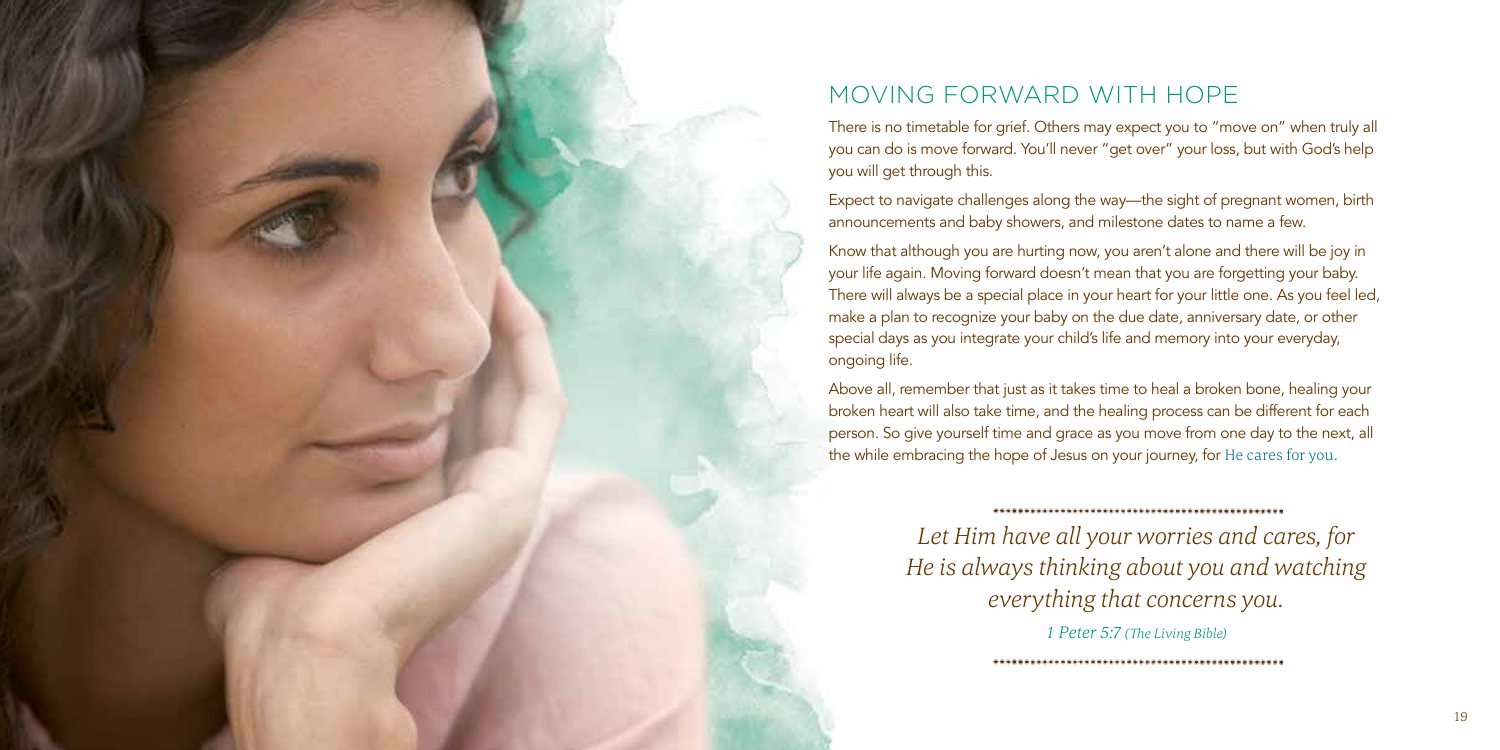### PRACTICAL WAYS FOR FAMILY AND FRIENDS TO HELP

If you are reading this booklet because you want to understand how to help a loved one who has experienced a miscarriage, here are some ideas:

- Acknowledge the loss and the life of the child that grew within. You won't worsen the pain by talking about the loss, but silence may send the unintended message that you don't care.
- Pray for and with the parents; let them know that you are praying.
- Send a card or note of encouragement, particularly on special days (such as what would have been the due date, anniversary dates, Mother's/Father's Day, holidays, etc.).
- Give a gift, keepsake, or memento in remembrance.
- Look for ways to serve. Bring a meal, shop for groceries, clean their house, or offer to care for older children. Don't say, "Call if you need anything," because this places the burden on the couple to ask for help. Instead, take the initiative.
- Recognize the child as a member of the family and incorporate their memory into family traditions.
- Don't forget Dad. He's often overlooked and seen as the "protector" or "gatekeeper" to the mom. Instead of asking only about mom, ask how the couple is doing or make a point to ask Dad specifically how he is doing. Acknowledge how difficult it must be for him to maintain strength as he protects and cares for his wife, while also grieving the loss himself.
- Be sensitive to their feelings with regard to birth announcements and baby showers.
- Avoid insensitive comments and clichés, however well intended. Simply being with them, offering a hug or a simple *"I'm sorry"* will mean so much.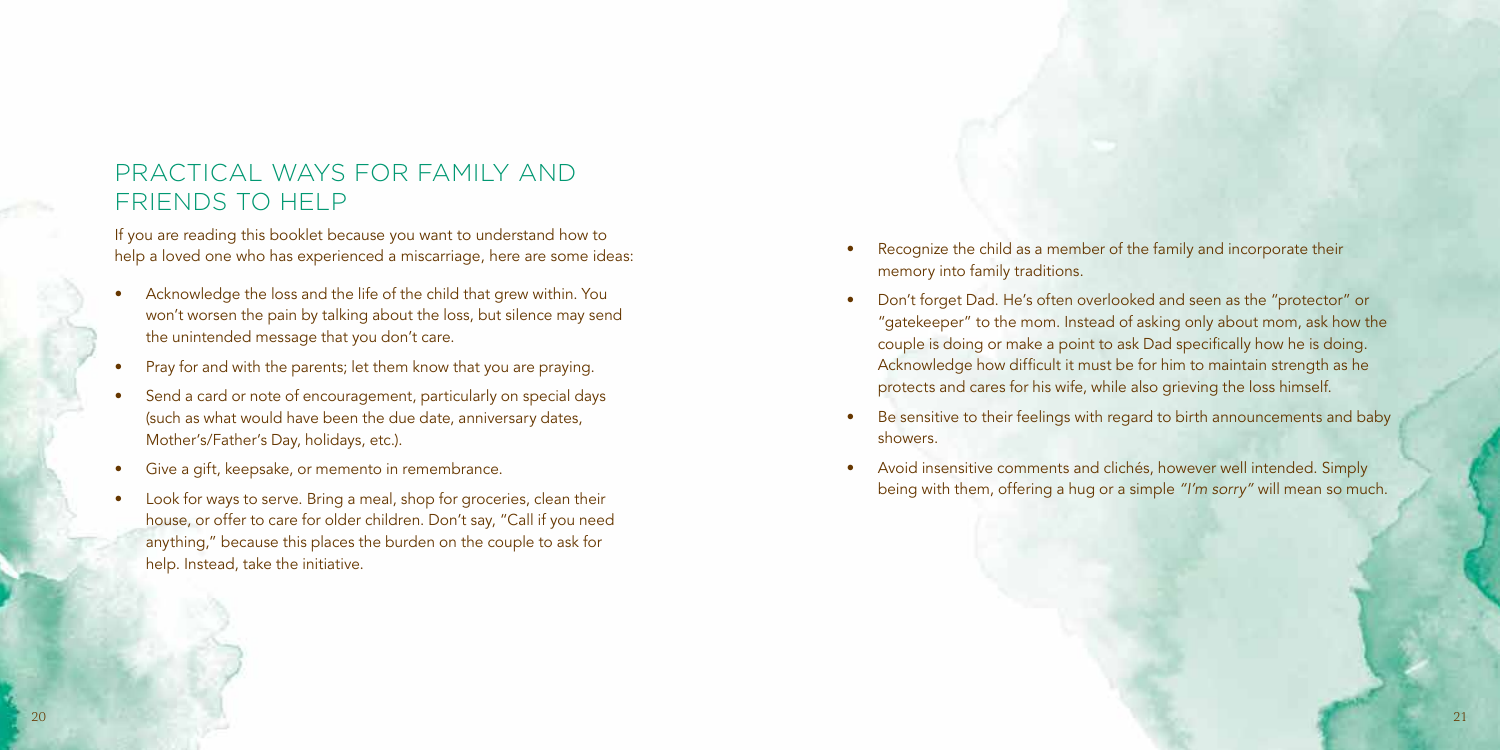#### RECOMMENDED RESOURCES

#### *And Then You Were Gone: Restoring a Broken Heart After Pregnancy Loss*, by Becky Avella

A spiritual and practical guide to healing after pregnancy loss, pointing grieving hearts to real hope and equipping family, friends, churches, counselors, and others with understanding and tools for ministering to hurting families after loss.

*Hope for Today, Promises for Tomorrow: Finding Light Beyond the Shadow of Miscarriage or Infant Loss*, by Teske Drake

A ten-week study that will encourage and challenge women to delve into a deeper understanding of God's Word in the aftermath of miscarriage or infant loss. As women engage in biblical teaching, they will learn to embrace God's promises of love, goodness, purpose, comfort, peace, refinement, restoration, hope, and eternity.

*Safe in the Arms of God: Truth from Heaven about the Death of a Child*, by John MacArthur

With scriptural authority and the warmth of a pastor's heart, bestselling author John MacArthur examines the breadth of the entire Bible and reveals the Heavenly Father's care for every life in this compelling book.

#### ONLINE SUPPORT RESOURCES

*Caleb Ministries* calebministries.org

*Hannah's Prayer Ministry* hannah.org

*M.E.N.D. Mommies Enduring Neonatal Death* mend.org

*Naomi's Circle* naomiscircle.org

Sufficient Grace Ministries sufficientgraceministries.com

#### Sources

- · American Congress of Obstetricians and Gynecologists (ACOG). Early Pregnancy Loss: FAQ090. ©August 2013. www.acog.org.
- · Norman Brier, "Grief following miscarriage: A comprehensive review of the literature." *Journal of Women's Health*. April 2008, 17(3): 451-464. doi:10.1089/jwh.2007.0505.
- · Drake, T. "'The God of all comfort:' Experiences from a biblically based perinatal loss support group" (2010). Graduate Theses and Dissertations, Iowa State University. Paper 11413.
- · Drake, T. (2012). *Hope for today, promises for tomorrow: Finding light beyond the shadow of miscarriage or infant loss*. Grand Rapids, MI: Kregel Publications.
- · Toffol, E., Koponen, P., and Partonen, T. "Miscarriage and mental health: Results of two population-based studies." Psychiatry Research. 2013 January; (205)1-2:151-158.



#### Author Note

Teske Vance (Ph.D., Iowa State University) is a mommy with hope to four babies in heaven, mom to two children on earth, and army wife to Luke. Prompted by personal experience, Teske has spent more than a decade researching, advocating for, and providing support to those who grieve. Teske currently serves as a Hospice Bereavement Coordinator, supporting individuals and families of all ages. She is especially passionate for the unborn and supporting women who have struggled with the ambiguous loss of one so small. Teske resides in central Iowa with her family. You may contact her at teske.vance@gmail.com.